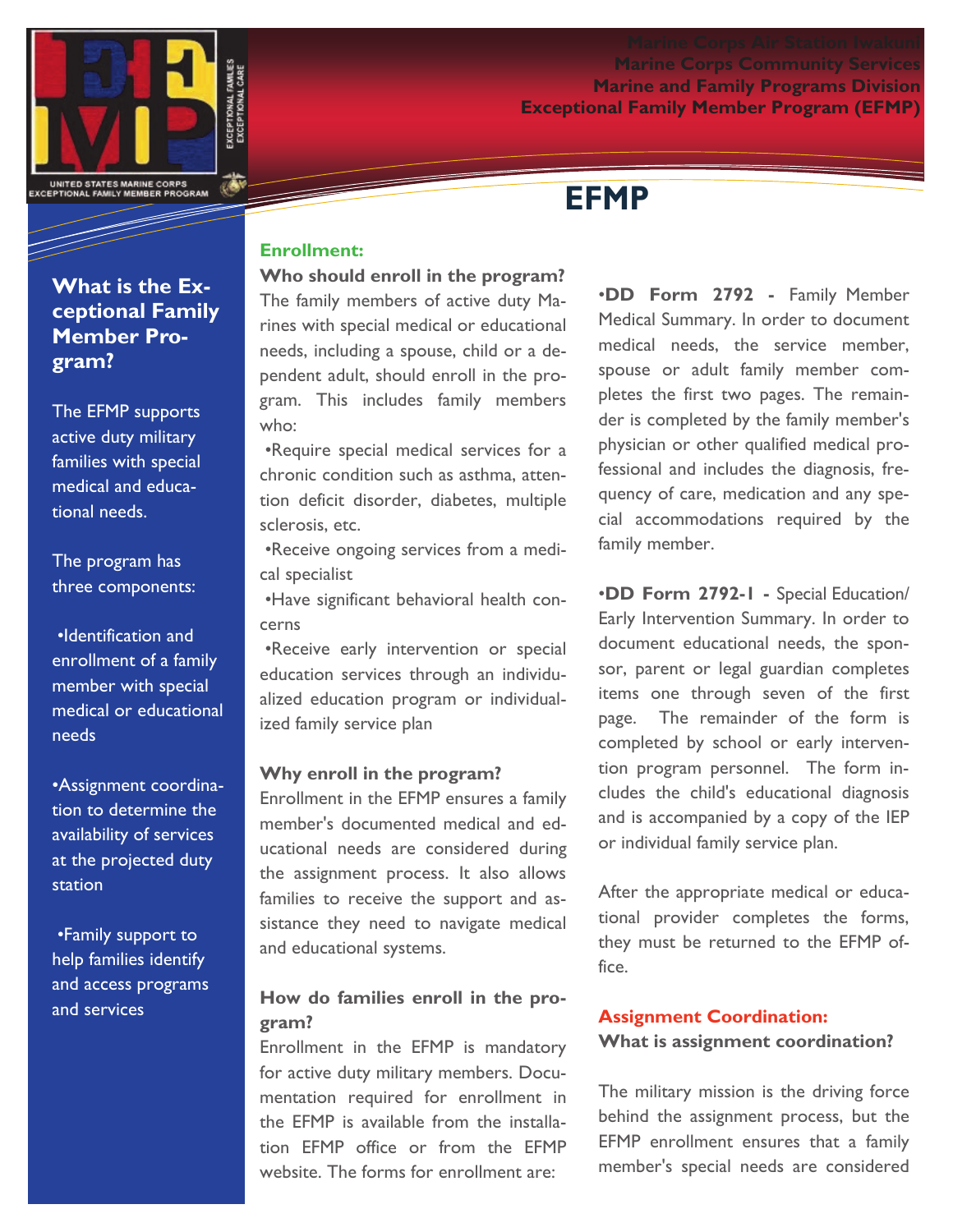# **Marine Corps Community Services Marine and Family Programs Division Exceptional Family Member Program (EFMP)**



What is the Exceptional Family Member Program?

The EFMP supports active duty military families with special medical and educational needs.

The program has three components:

•Identification and enrollment of a family member with special medical or educational needs

•Assignment coordination to determine the availability of services at the projected duty station

•Family support to help families identify and access programs and services

in the process. Assignment coordination occurs when the personnel command requests medical or educational professionals to review a family member's documented needs to determine the availability of services at a projected location.

# **Why is assignment coordination important?**

Assignment coordination is important because access to appropriate medical and educational services may be limited in some areas, especially in overseas and remote locations. When assignment coordination occurs, family members receive the care and support they require, and the service member can focus more clearly on mission-related responsibilities.

# **Family Support: What is family support?**

The EFMP family support helps families identify and access programs and services. Family support includes, but is not limited to, the following:

•Information and referral for military and community services

•Education and outreach

•Referral to other family support center providers

•Local school and early intervention services information

•Warm handoffs to the EFMP at the next location

•Non-clinical case management, including individualized services plans

# **EFMP**

# **What is the role of the family support provider?**

The role of the family support provider is to help families on that path to empowerment by providing information and referral services, non-medical case management, training and other forms of support, such as providing opportunities for families to connect with each other around a common need or concern.

Locating and navigating formal programs and services and informal supports when relocating can be difficult, because they may have a different title in the new state or fall under the responsibility of a different agency. The EFMP family support provider can help bridge that gap, as well as help families understand what those programs offer, how to determine eligibility and how to apply for benefits or entitlements.

**For further information contact EFMP Building 636, Child Development Center DSN: 253-5601 Local: 0827-79-5601 ombiwaefmp@usmc-mccs.org mccsiwakuni.com**